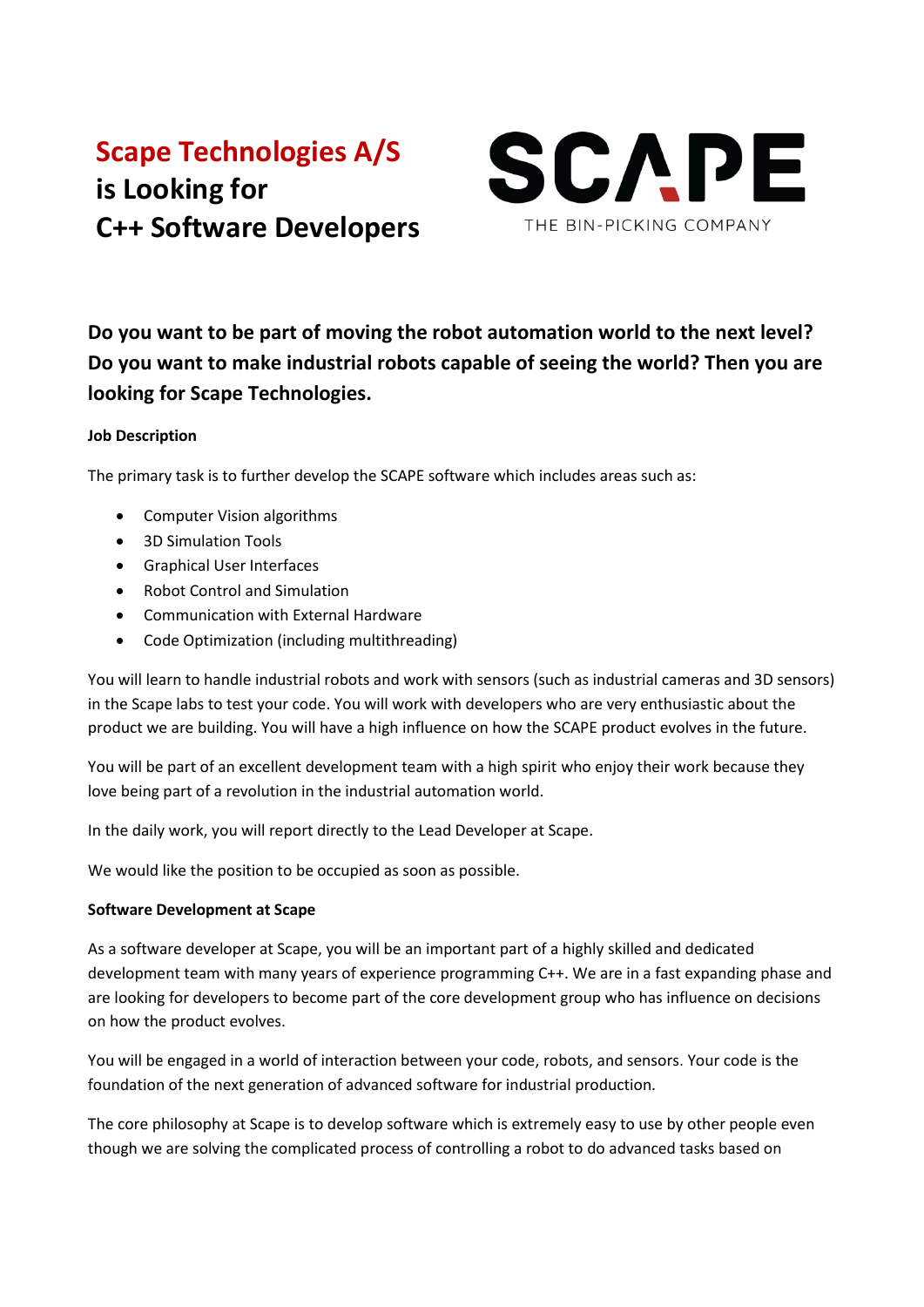feedback from the vision sensors. We want to maintain our leading role in the paradigm shift in the robot automation world: Make robots do something nobody has been able to do before and make it easy to use the system.

In addition, the software must be generic, and the code must be easy to read by others, easy to maintain and computationally efficient.

The development platform is MS Visual Studio, Azure DevOps, Git, and Windows. We use the SCRUM framework including morning meetings, code reviews, sprints etc. All source code is written using generic code and libraries which can be ported to other platforms, for instance Linux.

## **Qualifications**

- Master of Science in Computer Science, Robot Technology, or similar education.
- Experienced C++ Programmer.
- Knowledge about one or more of the following items: C++, Qt, Boost, MS Visual Studio, Git, Azure DevOps.
- Fluent in writing and speaking English.
- Computer Vision knowledge is an advantage but not a requirement.

## **Experience**

- Preferably at least 1 year of programming experience in C++.
- Experience with one or more of the following items: Qt, Boost, MS Visual Studio, Git.

## **Skills**

- Good communication skills
- Positive attitude and ready to handle challenges
- Must be able to work independently as well as in teams and handle many tasks at the same time

## **About Scape Technologies A/S**

Scape Technologies A/S specializes in "bin-picking" systems for the automation industry. The term "binpicking" is about guiding an industrial robot to pick randomly placed parts in a bin and place them into the production lines, machines, fixtures etc. This has in many years been called the Holy Grail of Automation because it is the last big area of production which nobody has been able to automate until Scape Technologies entered the world of bin-picking.

Scape Technologies A/S provides the following for a bin-picking system:

- Software for recognizing the parts using 3D sensors
- 2D and 3D vision sensors
- Grippers optimized for bin-picking mounted at the end of the robot arm
- Software for controlling the robot movements